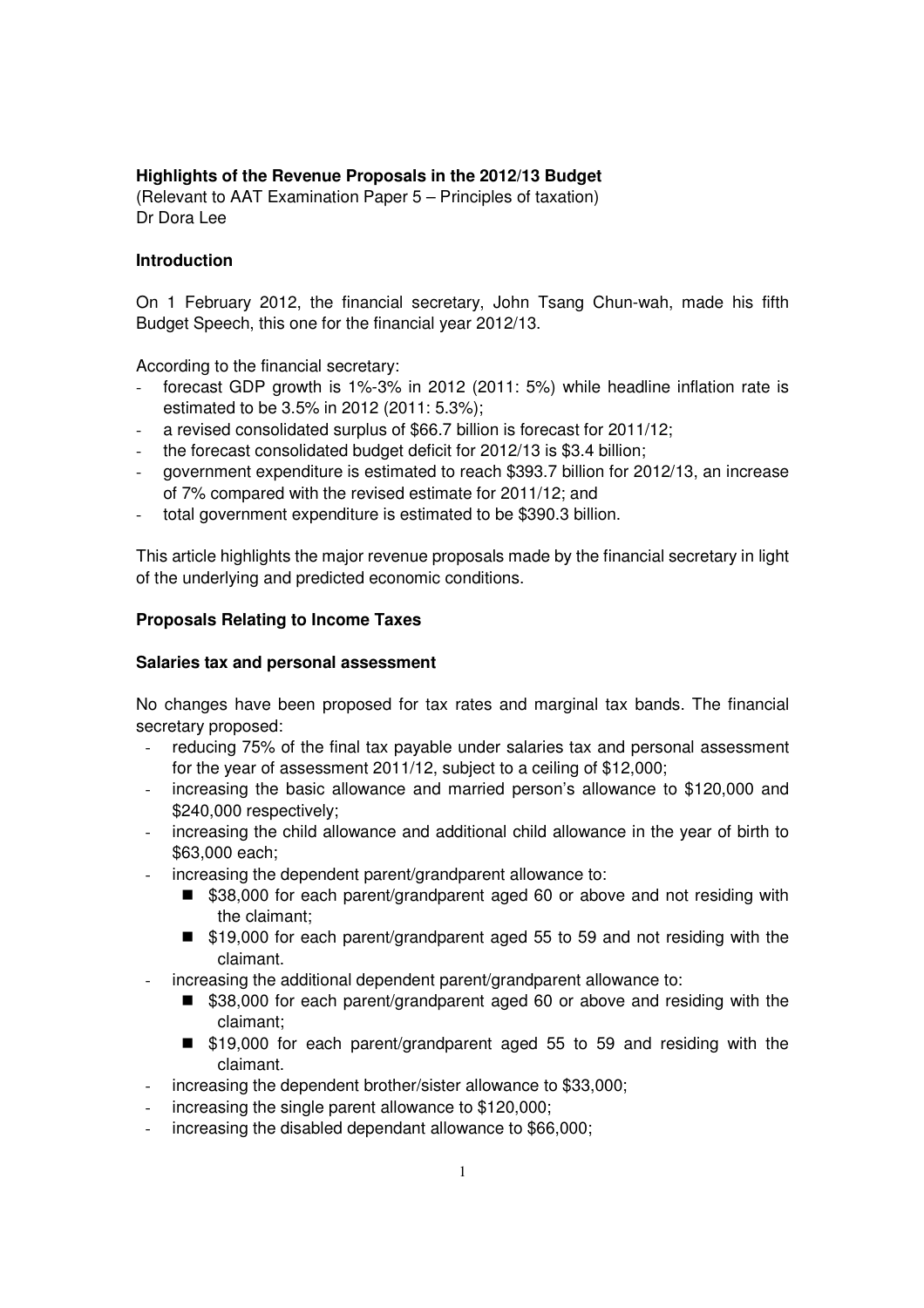- extending the entitlement period for the tax reduction for home loan interest from 10 years to 15 years starting from the year of assessment 2012/13;
- increasing the deduction ceiling for residential care expenses to \$76,000; and
- increasing the maximum annual deduction for mandatory contributions to Mandatory Provident Schemes to \$14,500 for the year of assessment 2012/13, and to \$15,000 from the year of assessment 2013/14 onwards. This proposed change is made in the light of the increase of the maximum relevant income level under the Mandatory Provident Fund Schemes Ordinance to \$25,000, which will be effective from June 2012.

# **Property tax**

No changes have been proposed.

# **Profits tax**

The financial secretary proposed reducing 75% of the final profits tax payable for the year of assessment 2011/12, subject to a ceiling of \$12,000.

A summary showing the personal allowances and deductions for the years of assessment 2011/12 to 2012/13 (proposed) is shown in Table A.

| Year of assessment                                                                                             | 2011/12 | 2012/13    |
|----------------------------------------------------------------------------------------------------------------|---------|------------|
|                                                                                                                |         | (Proposed) |
|                                                                                                                | \$      |            |
| <b>Personal allowance</b>                                                                                      |         |            |
| <b>Basic allowance</b>                                                                                         | 108,000 | *120,000   |
| Married person's allowance                                                                                     | 216,000 | *240,000   |
| Single parent allowance                                                                                        | 108,000 | *120,000   |
| Child allowance                                                                                                |         |            |
| 1 <sup>st</sup> to 9 <sup>th</sup> child (each)                                                                | 60,000  | $*63,000$  |
| Additional child allowance in the year of birth (each)                                                         | 60,000  | $*63,000$  |
| Dependent parent/grandparent allowance (aged 60 or more,<br>or eligible for government's disability allowance) |         |            |
| Basic                                                                                                          | 36,000  | *38,000    |
| Additional (for dependant living with taxpayer)                                                                | 36,000  | *38,000    |
| Dependent parent/grandparent allowance (aged 55-59)                                                            |         |            |
| <b>Basic</b>                                                                                                   | 18,000  | $*19,000$  |
| Additional (for dependant living with taxpayer)                                                                | 18,000  | *19,000    |
| Dependent brother/sister allowance                                                                             | 30,000  | $*33,000$  |

## **Table A: Personal allowances and deductions**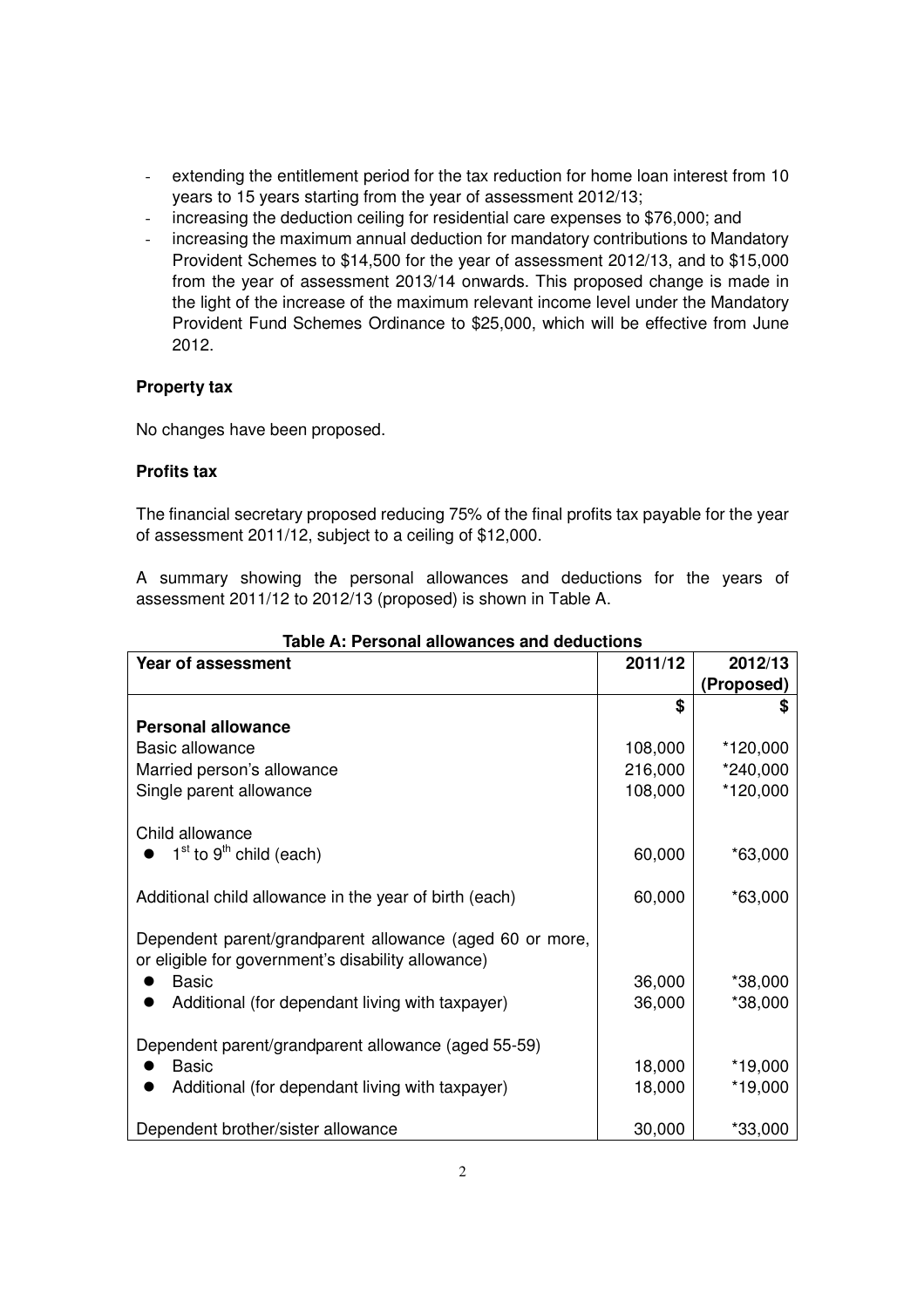| Disabled dependant allowance                 | 60,000  | *66,000  |
|----------------------------------------------|---------|----------|
| <b>Deductions</b>                            |         |          |
| Self-education expenses                      | 60,000  | 60,000   |
| Home loan interest                           | 100,000 | #100,000 |
| Elderly residential care expenses            | 72,000  | *76,000  |
| Contribution to recognized retirement scheme | 12,000  | !14,500  |
|                                              |         |          |
| Approved charitable donations                | 35%     | 35%      |

\* As proposed by the financial secretary in his Budget Speech for 2021/13.

# The financial secretary proposed extending the entitlement period for the deduction from 10 years to 15 years from the year of assessment 2012/13 onwards.

! The financial secretary proposed increasing the maximum annual deduction for mandatory contributions to Mandatory Provident Schemes to \$14,500 for the year of assessment 2012/13, and to \$15,000 from the year of assessment 2013/14 onwards.

A summary of the tax rates for the years of assessment 2011/12 and 2012/13 is shown in Table B.

|                  | 2011/12                             |     | 2012/13              |     |
|------------------|-------------------------------------|-----|----------------------|-----|
| Standard rate    | 15%                                 |     | 15%                  |     |
| Corporation      |                                     |     |                      |     |
| profits tax rate | 16.5%                               |     | 16.5%                |     |
| Progressive tax  | $$1 - $40,000$                      | 2%  | $$1 - $40,000$       | 2%  |
| rates            | \$40,001 - \$80,000                 | 7%  | \$40,001 - \$80,000  | 7%  |
|                  | \$80,001 - \$120,000                | 12% | \$80,001 - \$120,000 | 12% |
|                  | > \$120,000                         | 17% | > \$120,000          | 17% |
| Salaries tax     | 75% of the final tax to be reduced, |     | N/A                  |     |
| and personal     | subject to a ceiling of \$12,000.   |     |                      |     |
| assessment       |                                     |     |                      |     |
| Profits tax      | 75% of the final tax to be reduced, |     | N/A                  |     |
|                  | subject to a ceiling of \$12,000.   |     |                      |     |

# **Table B: Summary of tax rates**

### **Proposals relating to other taxes, duties and fees**

### **Business registration fees**

The financial secretary proposed waiving business registration fees for the year 2012/13. The Revenue (Reduction of Business Registration Fees) Order 2012 was gazetted on 3 February 2012 to effect the proposal to waive the fees for

- business registration certificates, and
- branch registration certificates